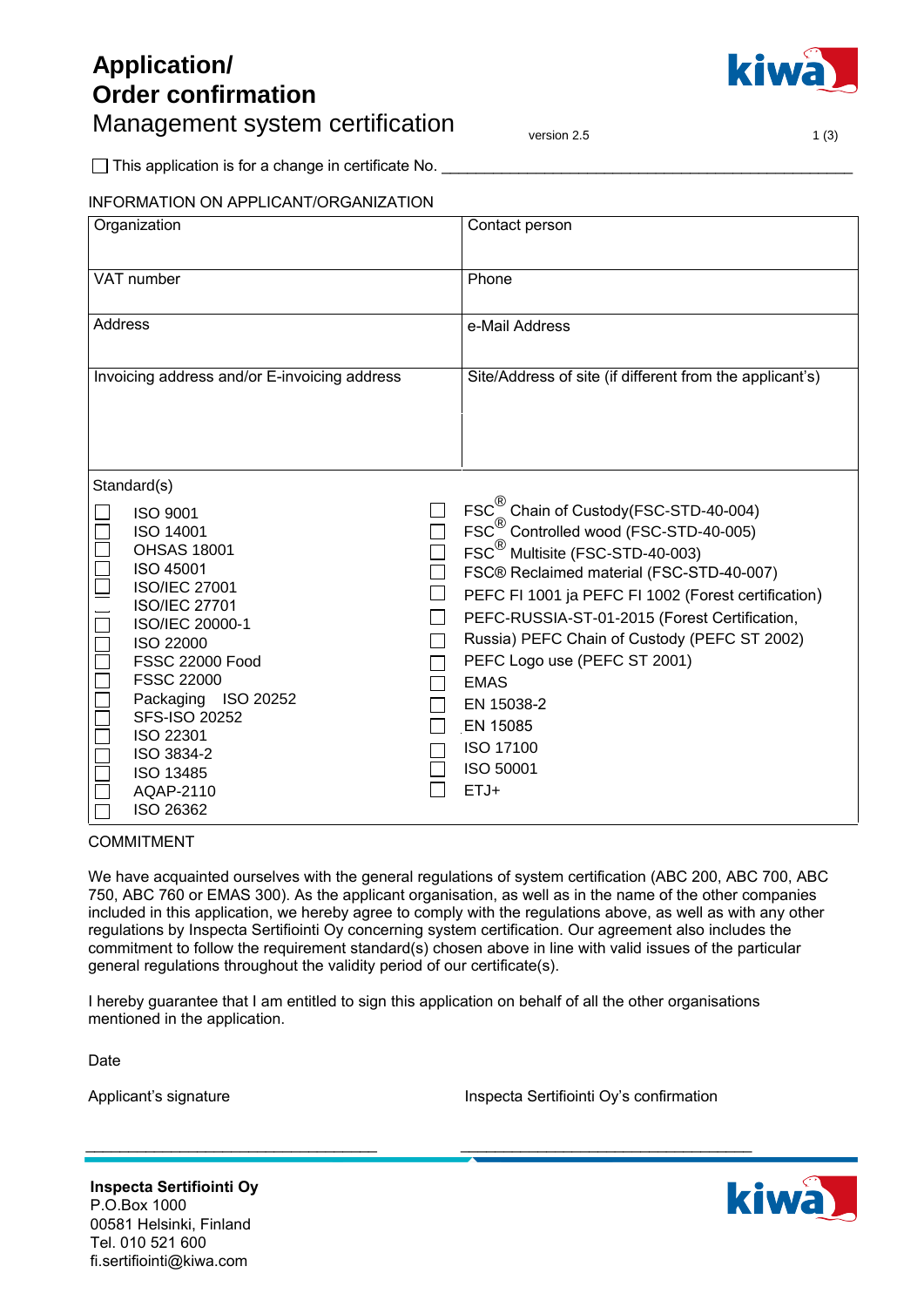

Activity covered by the application

Turnover of the activity to be certified  $M \in (previous year)$ 

Effective number of personnel (per site)

General description of products and services

Description of the organization: eventual affiliates or subsidiaries, number and location of sites, number of personnel shifts per site